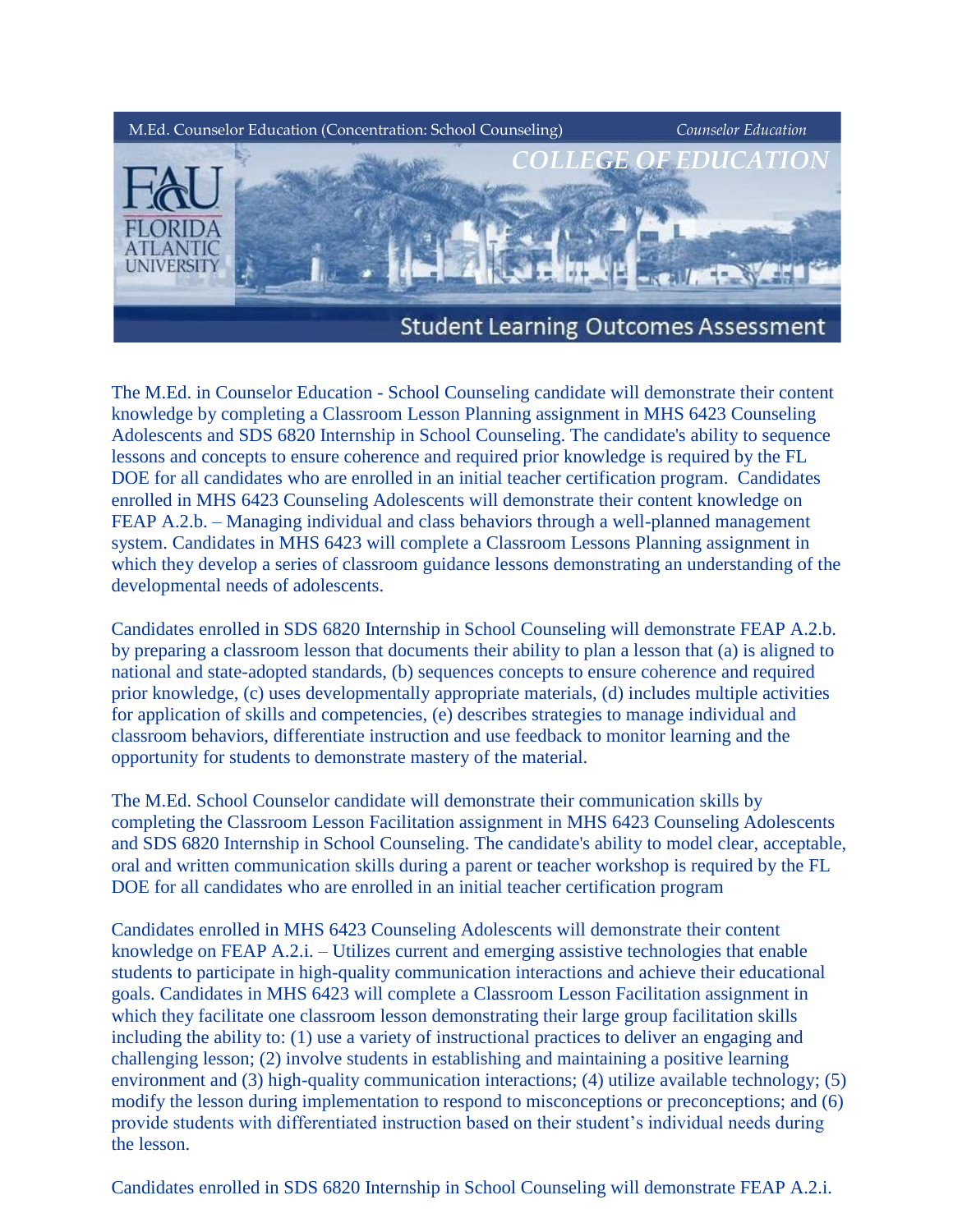by recording him or herself leading a classroom guidance session using the FAU model and demonstrate how they plan to use a PPT presentation with multimedia clips, use computer devices to engage the learner and assess their level of understanding, and plan to incorporate other modes of technology in their lessons.

The M.Ed. School Counselor candidate will demonstrate their critical thinking skills by completing the Group Counseling Skills Practice assignment in MHS 6421 Counseling Children and the Small Group Counseling assignment in MHS 6800 Practicum in School Counseling. The candidate's ability to differentiate instruction is required by the FL DOE for all candidates who are enrolled in an initial teacher certification program. Candidates enrolled in MHS 6421 Counseling Children will demonstrate their ability to thinking critically by meeting expectations on FEAP A.3.h. – Differentiates instruction based on an assessment of student learning and recognition of individual differences in students by organizing and planning a small group counseling session to include opportunities for various learning modalities to be employed (visual, verbal, kinesthetic) in order to accommodate students different learning styles.

Candidates enrolled in MHS 6800 Practicum in School Counseling will demonstrate FEAP A.3.h by recording him or herself leading a small group counseling session using the FAU model in which they tailor the group session to address various learning styles, encourage pair sharing, and ask students to nonlinguistic representations of new content in order to assess their understanding.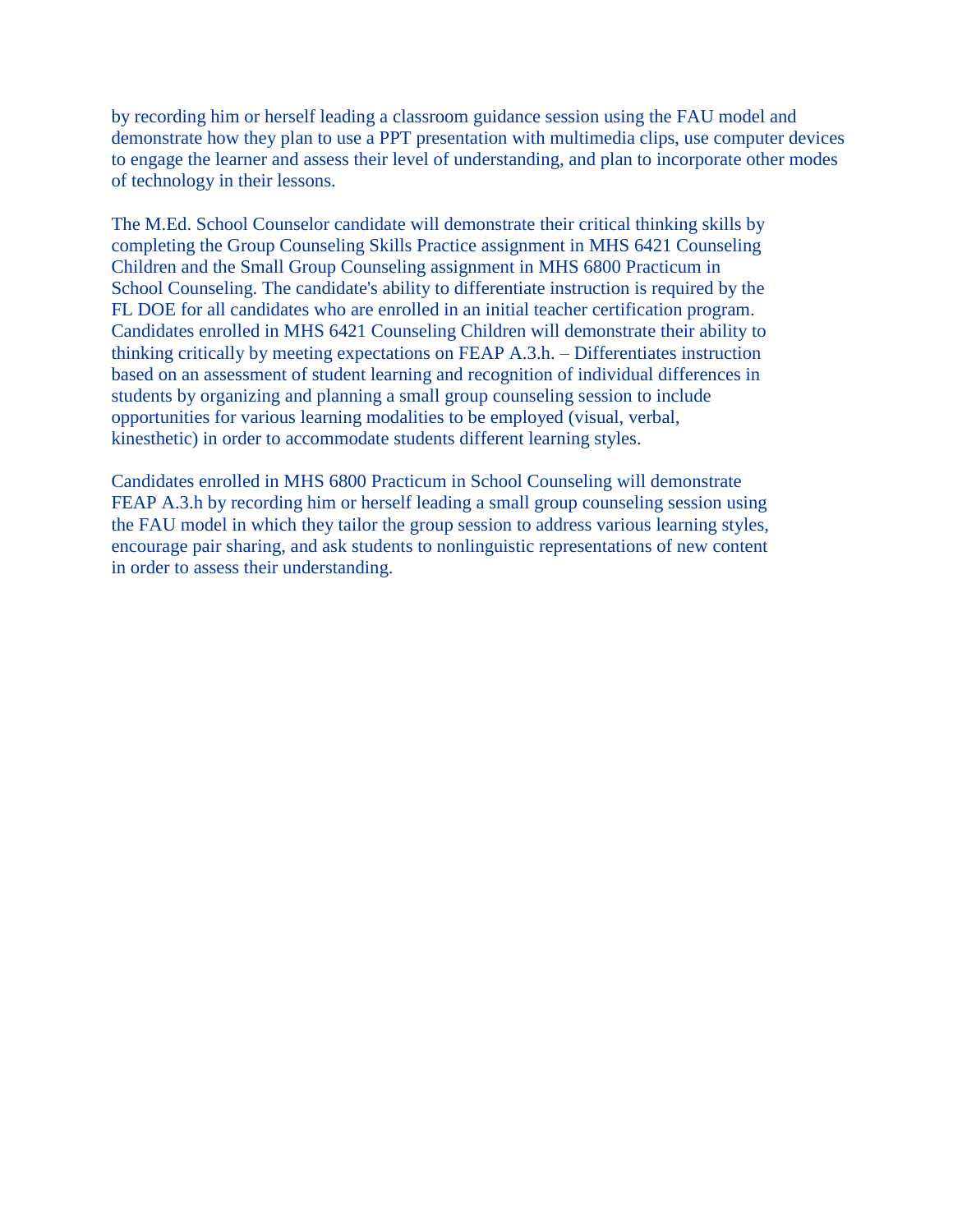### **Outcome 1:**

The school counselor candidate will demonstrate their critical thinking skills by completing the Group Counseling Skills Practice assignment in MHS 6421 Counseling Children and the Small Group Counseling assignment in MHS 6800 Practicum. The candidate's ability to differentiate instruction is required by the FL DOE for all candidates who are enrolled in an initial teacher certification program.

## Implementing Strategy:

Candidates enrolled in MHS 6421 Counseling Children will demonstrate their ability to thinking critically (FL-FAU-3Cs.3c - Critical Thinking, Evidence- Student selects information and interprets/evaluates information to develop analysis or synthesis) by meeting expectations on FEAP A.3.h. – Differentiates instruction based on an assessment of student learning and recognition of individual differences in students by organizing and planning a small group counseling session to include opportunities for various learning modalities to be employed (visual, verbal, kinesthetic) in order to accommodate students different learning styles.

Candidates enrolled in MHS 6800 Practicum in School Counseling will demonstrate FEAP A.3.h by recording him or herself leading a small group counseling session using the FAU model in which they tailor the group session to address various learning styles, encourage pair sharing, and ask students to share nonlinguistic representations of new content in order to assess their understanding.

Candidates enrolled in MHS 6421 must earn a minimum of "emerging" on each assignment in order to earn a grade in the course. Candidates enrolled in MHS 6800 must earn a minimum of "satisfactory" on each assignment in order to earn a grade in the course.

# Assessment Method:

During 2019-2020, the School Counseling program faculty will use updated course assignments and evaluation rubrics to evaluate student performance.

Candidates enrolled in MHS 6421 will be assessed using the Group Counseling Skills Practice assignment rubric. Candidates enrolled in MHS 6800 will be assessed using the Small Group Counseling Tape assignment rubric. Assessments will be recorded in the College of Education Livetext Assessment system. MHS 6421 and MHS 6800 are required courses for degree seeking candidates in the School Counseling program. Candidates enrolled in MHS 6421 must earn a minimum of "emerging" on each assignment in order to earn a grade in the course. Candidates enrolled in MHS 6800 must earn a minimum of "satisfactory" on each assignment in order to earn a grade in the course.

MHS 6421 will be offered in Boca in Summer 2019.

MHS 6800 will be offered on the Boca and Jupiter campuses during the Fall 2019 and Spring 2020 semesters.

Data will be collected by the end of each semester the course is offered using the assessment rubrics provided in Livetext.

Faculty in the Department of Counselor Education, School Counseling program review the data collected on an annual basis to determine areas for improvement, inter-rater reliability for required assessments are examined in Livetext. When necessary, training is provided to adjuncts who are unfamiliar with Livetext or evaluating required course assessments. Attached are copies of the assignment templates and/or forms and assessment rubrics, embedded in Livetext, used to evaluate student learning outcomes.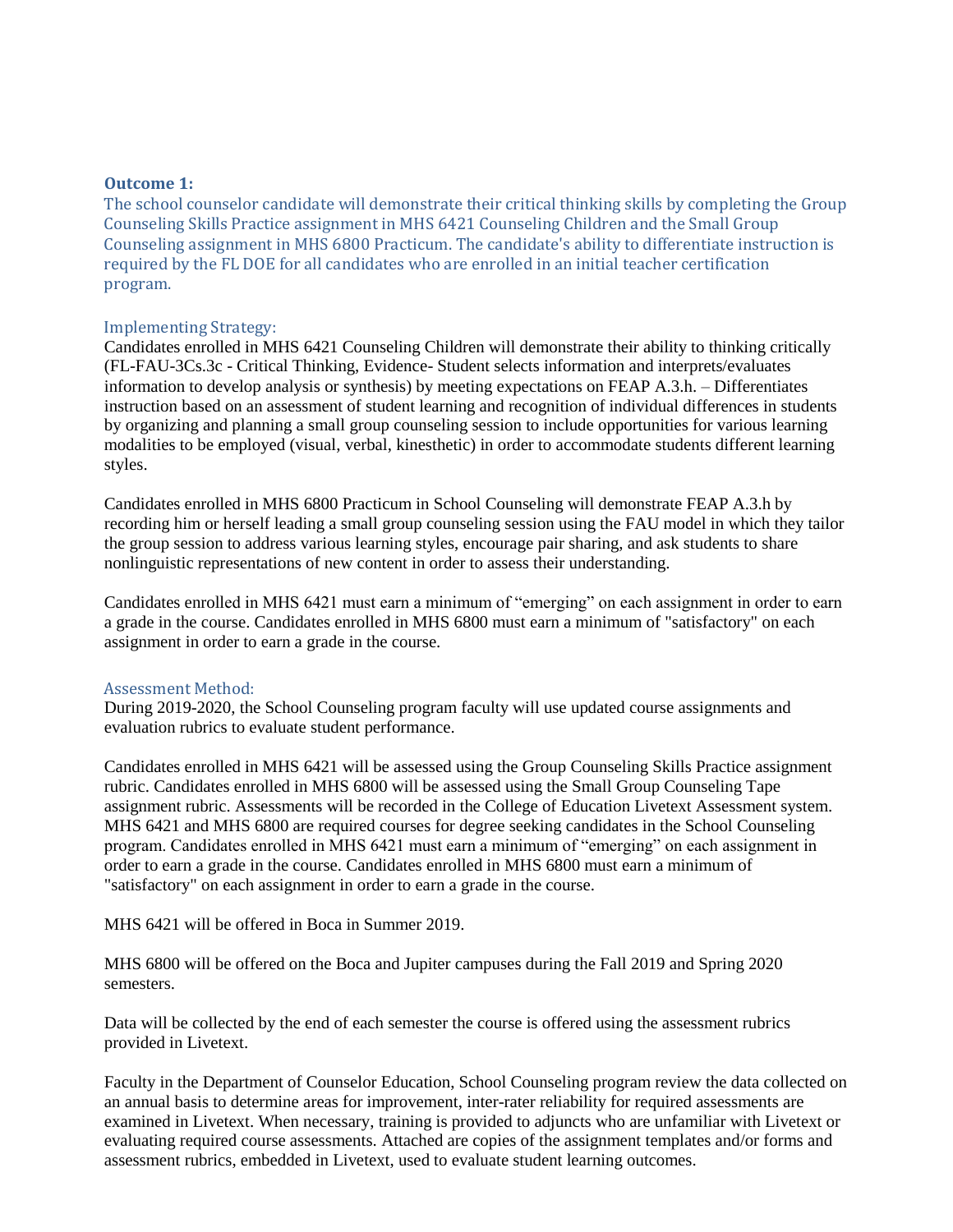# Criterion for Success:

90% of students enrolled in MHS 6421 will earn a minimum of "emerging" on the FEAP A.3.h. – Differentiates instruction based on an assessment of student learning and recognition of individual differences in students by organizing and planning a small group counseling session to include opportunities for various learning modalities to be employed (visual, verbal, kinesthetic) in order to accommodate students different learning styles.

90% of students enrolled in MHS 6800 will earn a minimum of "satisfactory" on the FEAP A.3.h. – Differentiates instruction based on an assessment of student learning and recognition of individual differences in students by organizing and planning a small group counseling session to include opportunities for various learning modalities to be employed (visual, verbal, kinesthetic) in order to accommodate students different learning styles.

## Data Summary: Analysis & Evaluation:

Attached are the Livetext report results for students outcomes for Summer Fall 2019, Spring 2020, and Summer 2020 for the MHS 6423 Group Counseling Skills Practice and Peer Counseling assignment and MHS 6800 Small Group Counseling Tape assignment.

28 students were enrolled in MHS 6421; 100% of students earned a minimum of "emerging" on the FEAP A.3.h. – Differentiates instruction based on an assessment of student learning and recognition of individual differences in students by organizing and planning a small group counseling session to include opportunities for various learning modalities to be employed (visual, verbal, kinesthetic) in order to accommodate students different learning styles.

23 students were enrolled in MHS 6800; 100% of students earned a minimum of "satisfactory" on the FEAP A.3.h. – Differentiates instruction based on an assessment of student learning and recognition of individual differences in students by organizing and planning a small group counseling session to include opportunities for various learning modalities to be employed (visual, verbal, kinesthetic) in order to accommodate students different learning styles.

The goal was met.

### Program Improvement:

The faculty in the Department of Counselor Education revised the school counseling program curriculum, syllabi, assignments, and assessment rubrics beginning in the 2017-2018 academic year. These assignments and rubrics were used to measure student learning outcomes beginning in the Fall 2017 semester. Students enrolled in the field experiences will continue to be evaluated on all the FEAPS in the practicum and internship courses. These two additional assessments will be added to the assessment of the FEAPs during their specialty courses evaluation. Therefore, each student enrolled in the school counseling program will have three data points. In addition, in Fall 2018, an additional text was added to both courses which expanded students' knowledge and application of Small Group Counseling Planning and related skills. All assessments will continue to be evaluated in Livetext and we have revised the rubrics to also include the 2016 CACREP standards.

# **Outcome 2 Description and Methodology Outcome Description:**

The school counselor candidate will demonstrate their content knowledge by completing a Classroom Lesson Planning assignment in MHS 6423 Counseling Adolescents and SDS 6820 Internship in School Counseling. The candidate's ability to sequence lessons and concepts to ensure coherence and required prior knowledge is required by the FL DOE for all candidates who are enrolled in an initial teacher certification program.

### Implementing Strategy:

Candidates enrolled in MHS 6423 Counseling Adolescents will demonstrate their content knowledge on FEAP A.1.b. – Sequences lessons and concepts to ensure coherences and required prior knowledge. Candidates in MHS 6423 will complete a Classroom Lessons Planning assignment in which they develop a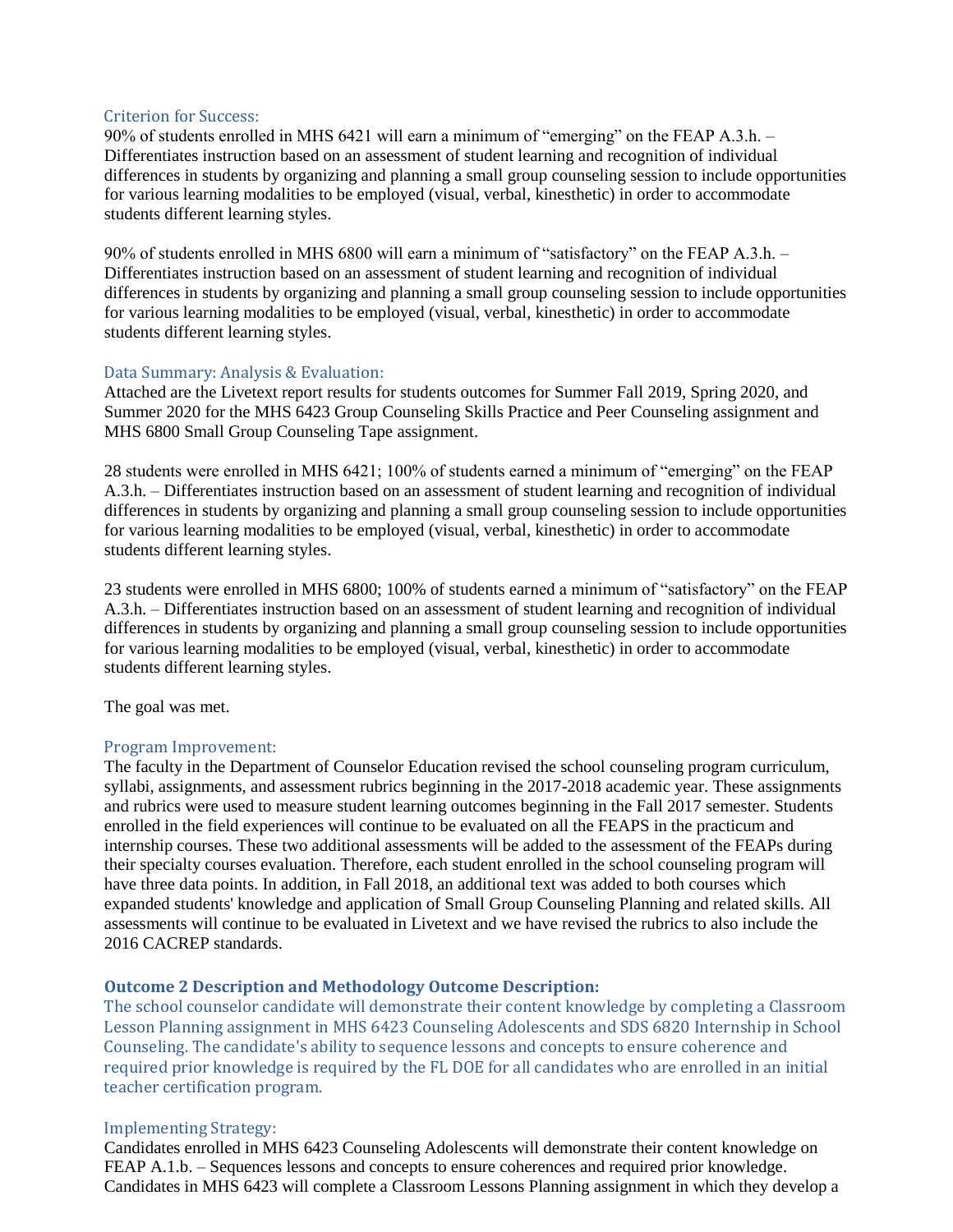series of classroom guidance lessons demonstrating an understanding of the developmental needs of adolescents.

Candidates enrolled in SDS 6820 Internship in School Counseling will demonstrate FEAP A.1.b. by preparing a classroom lesson that documents their ability to plan a lesson that: (a) is aligned to national and state-adopted standards, (b) sequences concepts to ensure coherence and required prior knowledge, (c) uses developmentally appropriate materials, (d) includes multiple activities for application of skills and competencies, (e) describes strategies to manage individual and classroom behaviors, differentiate instruction and use feedback to monitor learning and the opportunity for students to demonstrate mastery of the material.

Candidates enrolled in MHS 6423 must earn a minimum of "emerging" on each assignment in order to earn a grade in the course. Candidates enrolled in SDS 6820 must earn a minimum of "satisfactory" on each assignment in order to earn a grade in the course.

### Assessment Method:

During 2019-2020, the School Counseling program faculty use revised and updated course assignments and grading rubrics to evaluate student performance.

Candidates enrolled in MHS 6423 will be assessed using the Classroom Lessons Planning assignment rubric. Candidates enrolled in SDS 6820 will be assessed using the Classroom Guidance Lesson Planning assignment rubric. Assessments will be recorded in the College of Education Livetext Assessment system.

MHS 6423 and SDS 6820 are required courses for degree seeking candidates in the School Counseling program. MHS 6423 and SDS 6820 are required courses for degree seeking candidates in the School Counseling program. Candidates enrolled in MHS 6423 must earn a minimum of "emerging" on each assignment in order to earn a grade in the course. Candidates enrolled in SDS 6820 must earn a minimum of "satisfactory" on each assignment in order to earn a grade in the course.

MHS 6423 will be offered in Boca in Fall 2019. SDS 6820 will be offered on the Boca and Jupiter campuses during the Fall 2019 and Spring 2020 semesters.

Data will be collected by the end of each semester the course is offered using the assessment rubrics provided in Livetext.

Faculty in the Department of Counselor Education, School Counseling program review the data collected on an annual basis to determine areas for improvement, inter-rater reliability for required assessments are examined in Livetext. When necessary training is provided to adjuncts who are unfamiliar with Livetext or evaluating required course assessments.

Attached are copies of the assignment templates and/or forms and assessment rubrics, embedded in Livetext, used to evaluate student learning outcomes.

## Criterion for Success:

100% of students enrolled in MHS 6423 will earn a minimum of "emerging" on the FEAP A.1.b. – Sequences lessons and concepts to ensure coherences and required prior knowledge.

100% of students enrolled in SDS 6820 will earn a minimum of "satisfactory" on the FEAP A.1.b. – Sequences lessons and concepts to ensure coherences and required prior knowledge

### Data Summary: Analysis & Evaluation:

Attached are the Livetext report results for students outcomes for Fall 2019, Spring 2020, and Summer 2020 for the MHS 6423 Classroom Lessons Planning assignment and SDS 6820 Classroom Guidance Lesson assignment.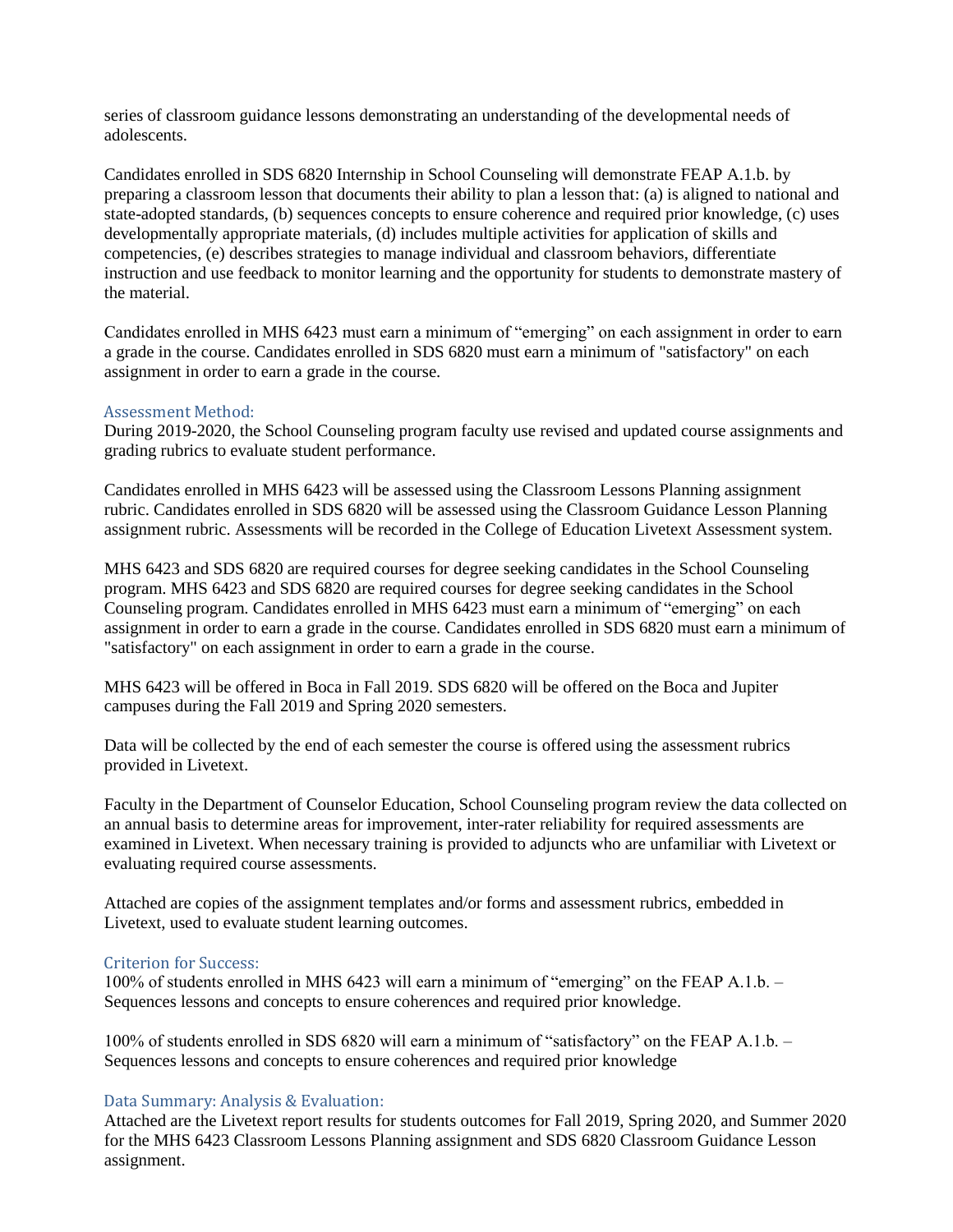66 students in MHS 6423 were evaluated on FEAP A.1.b. – Sequences lessons and concepts to ensure coherences and required prior knowledge. 100% of students enrolled in MHS 6423 earned a minimum of "proficient" on the FEAP A.1.b.

17 students enrolled in SDS 6820 were evaluated on FEAP A.1.b. – Sequences lessons and concepts to ensure coherences and required prior knowledge. 100% earned a minimum of "proficient" on the FEAP A.1.b.

This goal was met.

# Program Improvement:

The faculty in the Department of Counselor Education revised the school counseling program curriculum, syllabi, assignments, and assessment rubrics beginning in the 2017-2018 academic year. These assignments and rubrics were used to measure student learning outcomes beginning in the Fall 2017 semester. Students enrolled in the field experiences will continue to be evaluated on all the FEAPS in the practicum and internship courses. These two additional assessments will be added to the assessment of the FEAPs during their specialty courses evaluation. Therefore, each student enrolled in the school counseling program will have three data points. All assessments will continue to be evaluated in Livetext and we have revised the rubrics to also include the 2016 CACREP standards.

## **Outcome 3 Description and Methodology Outcome Description**

The school counselor candidate will demonstrate their communication skills by completing the Classroom Lesson Facilitation assignment in MHS 6423 Counseling Adolescents and Classroom Guidance Tape in SDS 6820 Internship in School Counseling. The candidate's ability to model clear, acceptable, oral and written communication skills during a parent or teacher workshop is required by the FL DOE for all candidates who are enrolled in an initial teacher certification program.

### Implementing Strategy:

Candidates enrolled in MHS 6423 Counseling Adolescents will demonstrate their content knowledge on FEAP A.2.i. – Utilizes current and emerging assistive technologies that enable students to participate in high-quality communication interactions and achieve their educational goals. Candidates in MHS 6423 will complete a Classroom Lesson Facilitation assignment in which they facilitate one classroom lesson demonstrating their large group facilitation skills including the ability to (1) use a variety of instructional practices to deliver and engaging and challenging lesson, (2) involve students in establishing and maintaining a positive learning environment and (3) high-quality communication interactions, (4) utilizes available technology (5) modify the lesson during implementation to respond to misconceptions or preconceptions, and (6) provide students with differentiated instruction based on their student's individual needs during the lesson.

Candidates enrolled in SDS 6820 Internship in School Counseling will demonstrate FEAP A.2.i. by recording him or herself leading a classroom guidance session using the FAU model and demonstrate how they plan to use a PPT presentation with multimedia clips, use computer devices to engage the learner and assess their level of understanding, and plan to incorporate other modes of technology in their lessons.

MHS 6423 and SDS 6820 are required courses for degree seeking candidates in the School Counseling program. Candidates enrolled in MHS 6423 must earn a minimum of "emerging" on each assignment in order to earn a grade in the course. Candidates enrolled in SDS 6820 must earn a minimum of "satisfactory" on each assignment in order to earn a grade in the course.

### Assessment Method:

During 2019-2020, the School Counseling program faculty use revised and updated course assignments and grading rubrics to evaluate student performance.

Candidates enrolled in MHS 6423 will be assessed using the Classroom Lessons Planning assignment rubric.